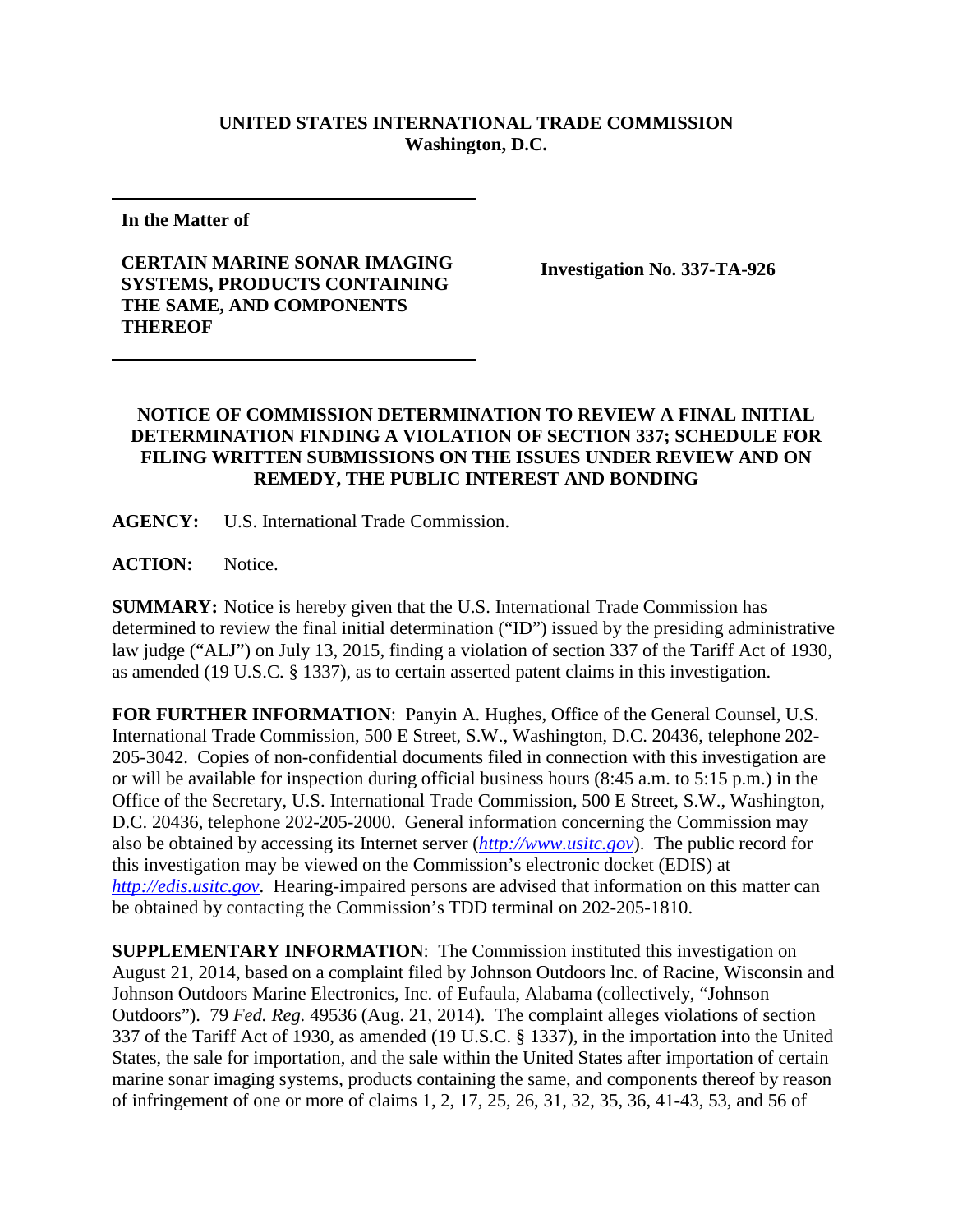U.S. Patent No. 7,652,952 ("the '952 patent"); claims 1, 5, 7, 8, 21, 22, 24, 25, 28, and 29 of U.S. Patent No. 7,710,825 ("the '825 patent"); and claims 14, 18, 21-23, 25, and 33 of U.S. Patent No. 7,755,974 ("the '974 patent"). *Id.* The notice of investigation named the following respondents: Garmin International, Inc.; Garmin North America, Inc.; Garmin USA, Inc. all of Olathe, Kansas; and Garmin Corporation of New Taipei City, Taiwan (collectively, "Garmin"). *Id.* The Office of Unfair Import Investigations is not a party to the investigation.

On January 30, 2015, the parties entered into a stipulation that the domestic industry requirement was met. The parties also agreed to a stipulation regarding importation of Garmin accused products. That same day, Johnson Outdoors filed two unopposed motions for summary determination: (1) that Garmin's importation and sales satisfy the importation requirement and (2) that Johnson Outdoors satisfies the domestic industry requirement. On March 24, 2015, the ALJ granted Johnson Outdoors' summary determination motions in Order Nos. 14 and 15, respectively. The Commission determined not to review. *See* Notice of Commission Determination Not to Review Two Initial Determinations Granting Unopposed Motions for Summary Determinations of Importation and the Existence of a Domestic Industry That Practices the Asserted Patents (April 22, 2015).

On July 13, 2015, the ALJ issued his final ID, finding a violation of section 337 by Garmin in connection with claims 14, 18, 21, 22, 23, and 33 of the '974 patent. The ALJ found no violation of section 337 in connection with the asserted claims of the '952 and '825 patents; and claim 25 of the '974 patent. Specifically, the ALJ found that the Commission has subject matter jurisdiction, *in rem* jurisdiction over the accused products, and *in personam* jurisdiction over Garmin. ID at 21. The ALJ further found that the accused products infringe asserted claims 14, 18, 21, 22, 23, and 33 of the '974 patent but do not infringe the asserted claims of the '952 and '825 patents or claim 25 of the '974 patent. *See* ID at 55-57, 58-59, 60-62. The ALJ also found that Garmin failed to establish by clear and convincing evidence that the asserted claims of the '952, '825, or '974 patents were anticipated or rendered obvious by the cited prior art references. *See id.* at 68-80, 89-100. Finally, the ALJ found that the '952, '825, and '974 patents are not unenforceable due to inequitable conduct and that the'952 patent is not invalid under 35 U.S.C. § 102(f) for derivation. ID at 80-83, 100-109.

On July 27, 2015, Garmin filed a petition for review of the ID. That same day, Johnson Outdoors filed a contingent petition for review of the ID. On August 4, 2015, the parties filed responses to the petitions.

Having examined the record of this investigation, including the ALJ's final ID, the petitions for review, and the responses thereto, the Commission has determined to review the final ID on all issues petitioned.

The parties are requested to provide any comments they may have as to the Commission's proposed construction below with reference to the applicable law and the evidentiary record. In connection with its review, the Commission is particularly interested in a response to the following: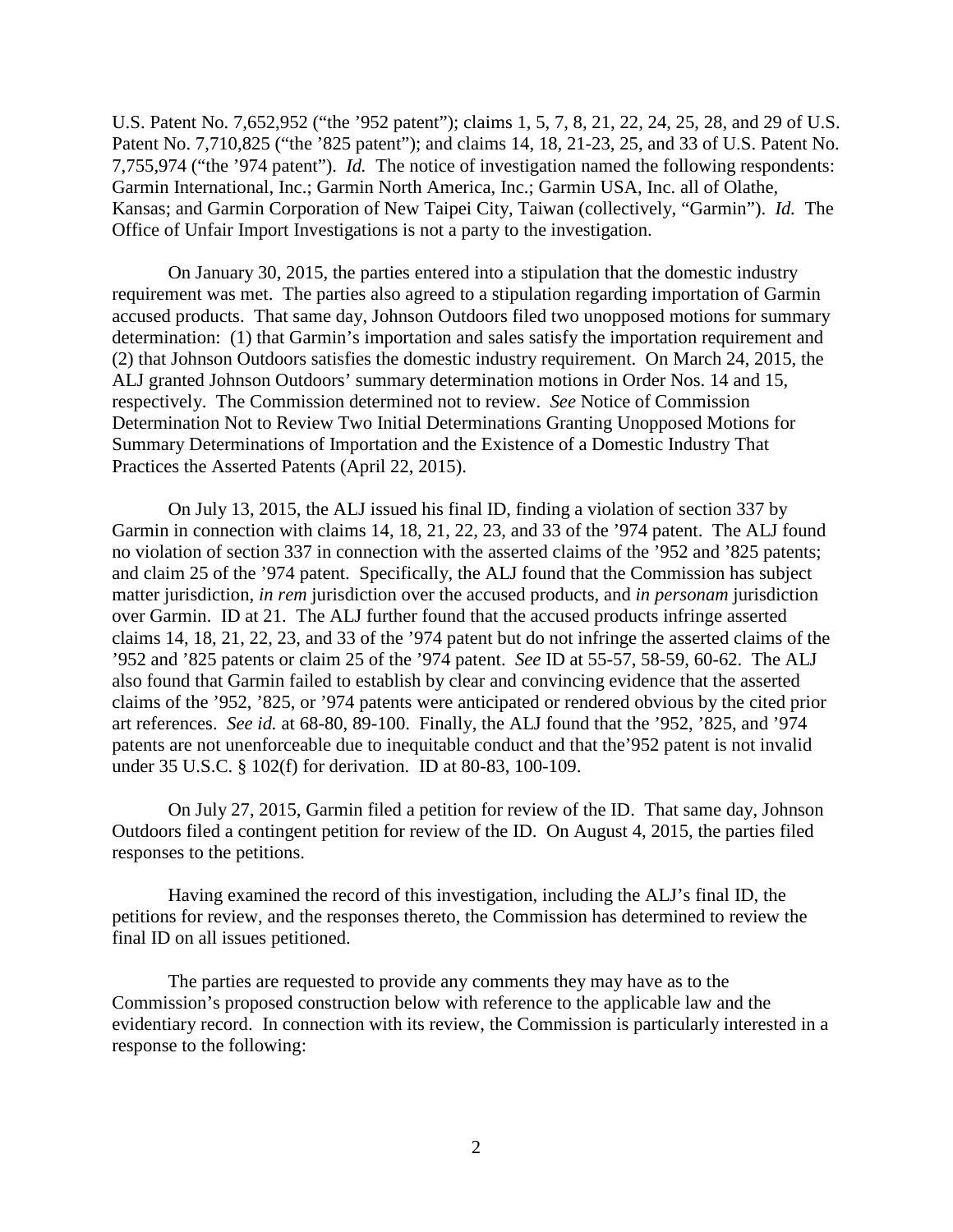If the Commission were to construe the claim term "mounted to a boat" to mean "proximately secured to the boat in a fixed manner," please discuss any impact this construction may have on the ID's findings.

In connection with the final disposition of this investigation, the Commission may (1) issue an order that could result in the exclusion of the subject articles from entry into the United States, and/or (2) issue one or more cease and desist orders that could result in the respondent being required to cease and desist from engaging in unfair acts in the importation and sale of such articles. Accordingly, the Commission is interested in receiving written submissions that address the form of remedy, if any, that should be ordered. If a party seeks exclusion of an article from entry into the United States for purposes other than entry for consumption, the party should so indicate and provide information establishing that activities involving other types of entry either are adversely affecting it or likely to do so. For background, see *Certain Devices for Connecting Computers via Telephone Lines*, Inv. No. 337-TA-360, USITC Pub. No. 2843 (December 1994) (Commission Opinion).

If the Commission contemplates some form of remedy, it must consider the effects of that remedy upon the public interest. The factors the Commission will consider include the effect that an exclusion order and/or cease and desist orders would have on (1) the public health and welfare, (2) competitive conditions in the U.S. economy, (3) U.S. production of articles that are like or directly competitive with those that are subject to investigation, and (4) U.S. consumers. The Commission is therefore interested in receiving written submissions that address the aforementioned public interest factors in the context of this investigation.

If the Commission orders some form of remedy, the U.S. Trade Representative, as delegated by the President, has 60 days to approve or disapprove the Commission's action. *See*  Presidential Memorandum of July 21, 2005. 70 *Fed. Reg.* 43251 (July 26, 2005). During this period, the subject articles would be entitled to enter the United States under bond, in an amount determined by the Commission and prescribed by the Secretary of the Treasury. The Commission is therefore interested in receiving submissions concerning the amount of the bond that should be imposed if a remedy is ordered.

**WRITTEN SUBMISSIONS**: The parties to the investigation are requested to file written submissions on the issues identified in this notice. Parties to the investigation, interested government agencies, and any other interested parties are encouraged to file written submissions on the issues of remedy, the public interest, and bonding. Such submissions should address the recommended determination by the ALJ on remedy and bonding. Complainants are requested to submit proposed remedial orders for the Commission's consideration. Complainants are also requested to state the date that the patents expire and the HTSUS numbers under which the accused products are imported. Complainants are further requested to supply the names of known importers of the Garmin products at issue in this investigation. The written submissions and proposed remedial orders must be filed no later than close of business on September 21, 2015. Reply submissions must be filed no later than the close of business on September 28, 2015. Such submissions should address the ALJ's recommended determinations on remedy and